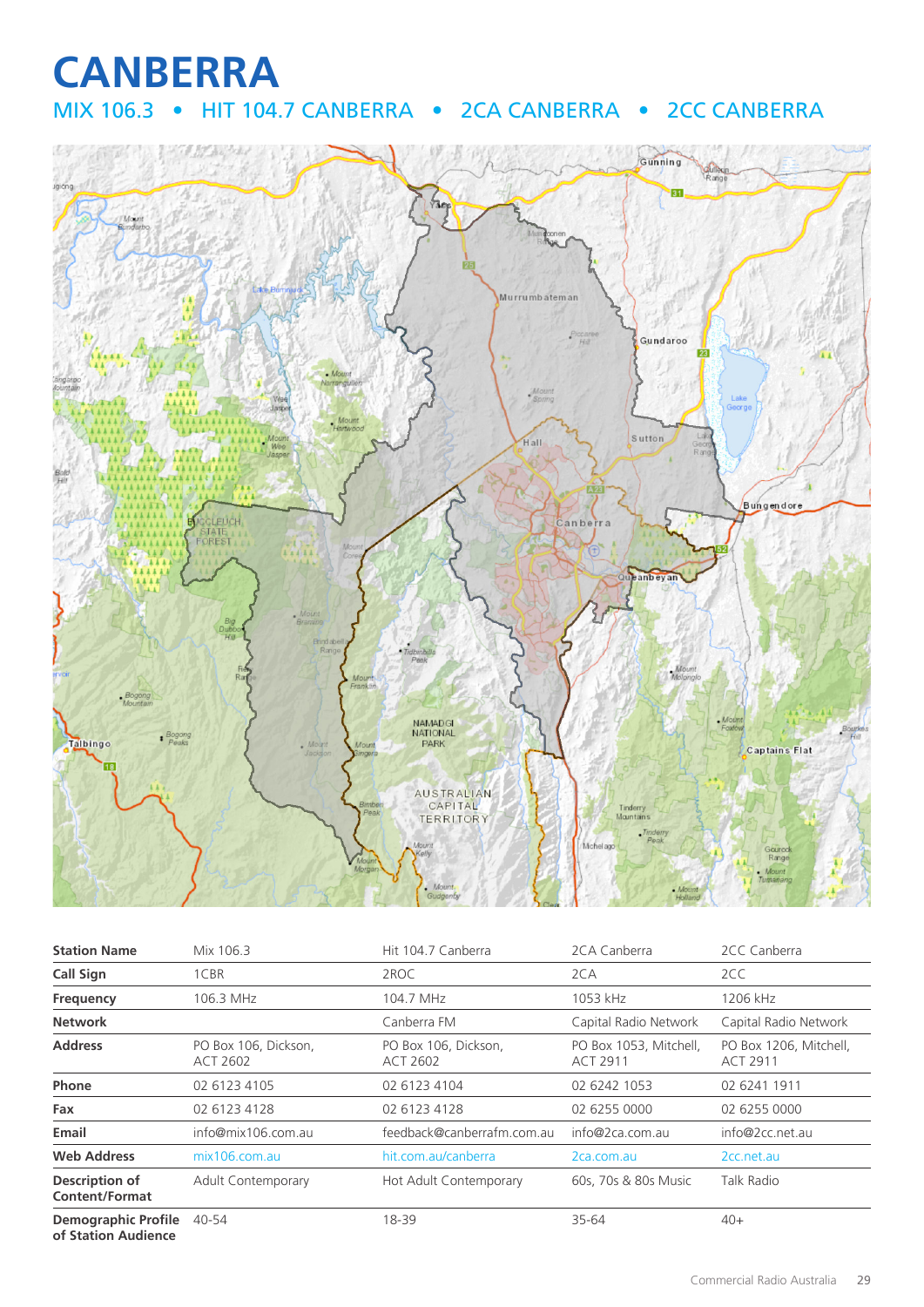# **CANBERRA**

Canberra is Australia's largest inland city is landlocked within the mountainous country of south-eastern NSW, 305 kilometres from Sydney by road. Canberra is linked to state capital cities and major regional areas by regular air, rail and coach services.

While Canberra is a city that supports a diversity of business it is essentially home to Australia's public service as well as being the focal point for politics and the diplomatic circuit.

Much of Canberra's population has come to the city as part of their career in the public service. In comparison to the 2011 census, the population of the radio licence area of Canberra has increased by 8.38% to 452,073. Over 67% of the population in Canberra is aged 25 years and over; over 43% of the population is aged over 40. The birthplace for over 74% of the population was Oceania including Australian persons.

Of the 112,062 people attending an educational institution, 34% were either in infants or primary school, 25% were in secondary school; 33% at University or another tertiary institution and 8% at TAFE. Of the 219,068 people who already have a tertiary qualification, 40% have a certificate, diploma or another tertiary qualification and 60% have a degree.

Of the total dwellings (162,736) in Canberra 27% of dwellings are owned outright and 39% are mortgaged. Private rental properties represent 25% of total dwellings.

18% of the total households in Canberra (161,785) have a household income range between \$42,000 – \$77,999pa; 12% have a household income range between \$78,000 – \$103,999pa; 13% have a household income of \$104,000 – \$129,999pa; 35% have a household income of \$130,000+pa.

#### **AGRICULTURE**

The licence area of the local commercial radio stations does not include a lot of farmland. The city of Canberra is the centre of government and not an agricultural centre. The farmland around Canberra produces some of Australia's fine wool.

The farms in the district support over 309 thousand sheep and lambs, and there are over 26 thousand beef cattle. The region produces in excess of 3.6 million kilograms of apples.

#### EMPLOYMENT

Over 63% of the total labour force (248,615) is employed full time. The main industries of employment are:

- Public Administration and Safety;
- Education and Training/Health Care and Social Assistance; and
- Wholesale Trade/Retail Trade/Accommodation and Food Services.

Canberra is home to the Australian National University, one of the most respected universities in the country. The city supports a strong retail sector. While government agencies employ many people, more and more are involved in private sector occupations.

*\*Canberra commercial radio stations participate in the official Radio Audience Measurement Survey conducted by Nielsen Media Research each year. To find out more please contact Commercial Radio Australia.*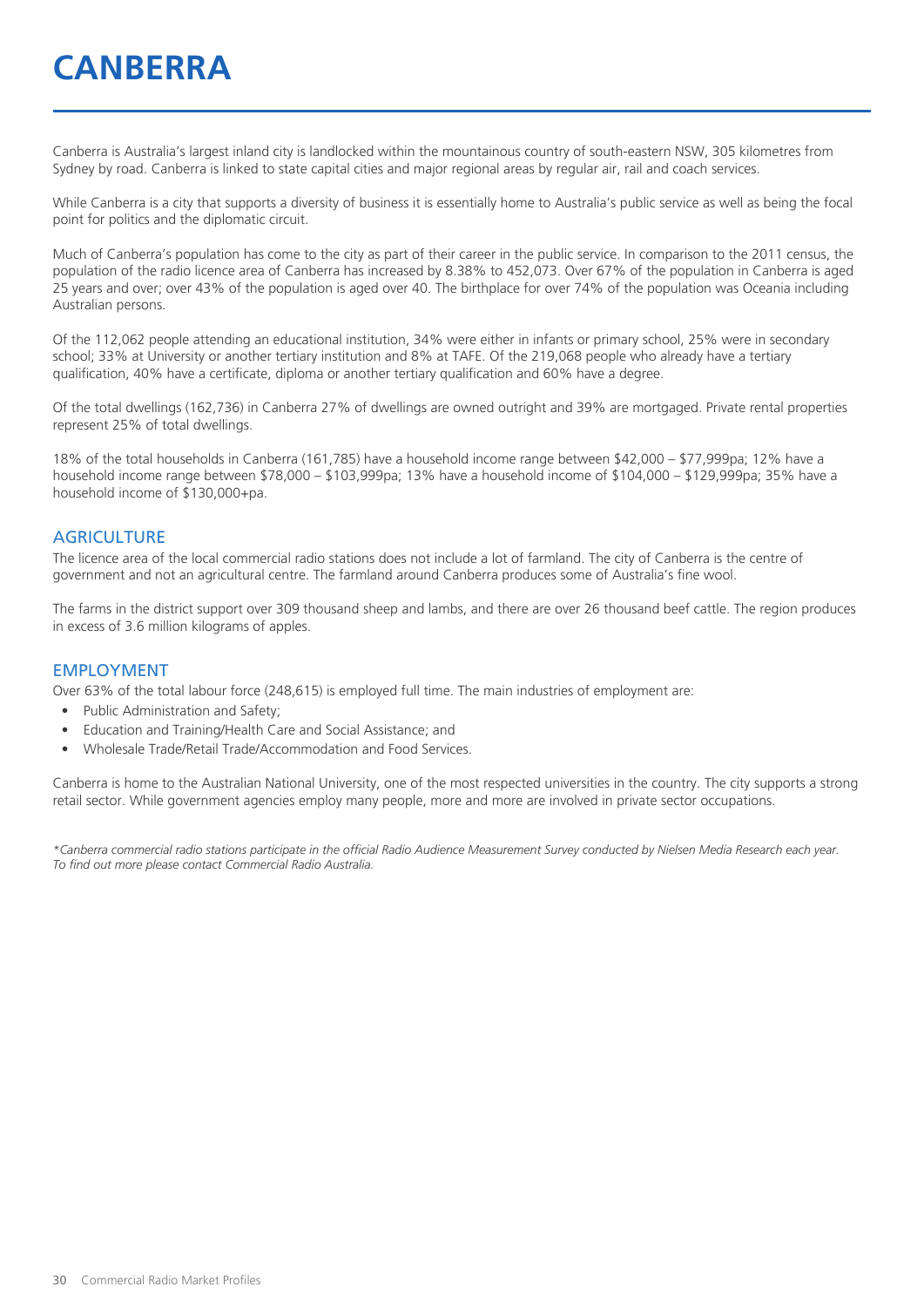# **CANBERRA**

#### AGE COHORTS

| Age                   | Male    | Female  | <b>Total</b> | <b>Market</b><br>population |
|-----------------------|---------|---------|--------------|-----------------------------|
| $10 + \gamma$ ears    | 191,823 | 200,320 | 392,143      | 86.74%                      |
| 0-9 years             | 31,148  | 28,782  | 59,930       | 13.26%                      |
| $10-17$ years         | 20,673  | 19,756  | 40,429       | 8.94%                       |
| 18-24 years           | 23,263  | 22,966  | 46,229       | 10.23%                      |
| 25-39 years           | 52,920  | 54,849  | 107,769      | 23.84%                      |
| 40-54 years           | 46,154  | 47,354  | 93,508       | 20.68%                      |
| 55-64 years           | 23,518  | 25,333  | 48,851       | 10.81%                      |
| 65-74 years           | 16,203  | 17,707  | 33,910       | 7.5%                        |
| 75+ years             | 9,092   | 12,355  | 21,447       | 4.74%                       |
| Total 2011 population | 206,641 | 210,470 | 417,111      |                             |
| Total 2016 population | 222,971 | 229,102 | 452,073      | 100%                        |
| % change 2011-2016    |         |         | 8.38%        |                             |

#### LABOUR FORCE

| <b>Employment classification</b> | Total   | Labour force |
|----------------------------------|---------|--------------|
| Full-time employed               | 158,521 | 63.76%       |
| Part-time employed               | 65,544  | 26.36%       |
| Not stated employed              | 13.064  | 5.25%        |
| Unemployed                       | 11,486  | 4.62%        |
| <b>Total labour force</b>        | 248.615 | 100%         |

#### HOUSEHOLD INCOME

| Income range (pa)       | Total   | Occupied<br>dwellings |
|-------------------------|---------|-----------------------|
| $$0 - $7,749$           | 1,555   | 0.96%                 |
| $$7,750 - $20,999$      | 4,602   | 2.84%                 |
| $$21,000 - $41,999$     | 16,300  | 10.08%                |
| $$42,000 - $77,999$     | 28,552  | 17.65%                |
| $$78,000 - $103,999$    | 19,790  | 12.23%                |
| $$104,000 - $129,999$   | 21,148  | 13.07%                |
| $$130,000 - $155,999$   | 13,750  | $8.5\%$               |
| $$160,000 - $181,999$   | 10,939  | 6.76%                 |
| $$182,000 - $207,999$   | 10,700  | 6.61%                 |
| $$208,000+$             | 20,470  | 12.65%                |
| Not stated              | 13,979  | 8.64%                 |
| <b>Total households</b> | 161,785 | 100%                  |

#### FAMILY STRUCTURE

| <b>Type of family</b>         | <b>Total</b> | <b>Total families</b> |
|-------------------------------|--------------|-----------------------|
| Couple families - Children    | 55,713       | 47.24%                |
| Couple families - No children | 44,506       | 37.74%                |
| Single parents                | 16.425       | 13.93%                |
| Other families                | 1,286        | 1.09%                 |
| <b>Total families</b>         | 117,930      | 100%                  |

### **OCCUPATION**

| <b>Employment classification</b>                                     | <b>Total</b> | <b>Occupations</b> |
|----------------------------------------------------------------------|--------------|--------------------|
| Managers/Professionals                                               | 107,012      | 45.12%             |
| Technicians & trade workers/<br>Community & personal service workers | 48,882       | 20.61%             |
| Clerical & administrative workers                                    | 40,222       | 16.96%             |
| Sales workers                                                        | 16,593       | 7%                 |
| Machinery operators & drivers/Labourers                              | 18,704       | 7.89%              |
| Not stated                                                           | 5,768        | 2.43%              |
| <b>Total</b>                                                         | 237,181      | 100%               |

#### INDUSTRY

| Industry                                                                                                      | <b>Total</b> | Workforce |
|---------------------------------------------------------------------------------------------------------------|--------------|-----------|
| Agriculture, forestry & fishing                                                                               | 1,008        | 0.43%     |
| Mining                                                                                                        | 33           | 0.01%     |
| Manufacturing/Electricity, gas, water &<br>waste services/Construction                                        | 20.941       | 8.93%     |
| Wholesale trade/Retail trade/<br>Accommodation & food services                                                | 34,463       | 14.69%    |
| Transport, postal & warehousing/<br>Information, media & communications                                       | 9,611        | $4.1\%$   |
| Financial & insurance services/<br>Rental hiring & real estate services/<br>Administration & support services | 12,242       | 5.22%     |
| Professional scientific & technical services                                                                  | 21,420       | 9.13%     |
| Public administration & safety                                                                                | 70.944       | 30.25%    |
| Education & training/Health care &<br>social assistance                                                       | 46,432       | 19.8%     |
| Arts & recreation services                                                                                    | 3,864        | 1.65%     |
| Other services                                                                                                | 7,151        | 3.05%     |
| Not stated                                                                                                    | 6.450        | 2.75%     |
| Total                                                                                                         | 234,559      | 100%      |

#### ANNUAL HOUSEHOLD EXPENDITURE

| <b>Product or service</b>            | $$000's$ (pa) |
|--------------------------------------|---------------|
| Food & non-alcoholic beverages       | 2,291,872     |
| Alcoholic beverages                  | 263,882       |
| Clothing & footwear                  | 459,021       |
| Household furnishings & equipment    | 639,142       |
| Furniture & floor covering           | 170,173       |
| Household appliances                 | 113,823       |
| Household services & operation       | 448,652       |
| Medical care & health expenses       | 784,760       |
| Motor vehicle purchase               | 460,896       |
| Motor vehicle running costs          | 1,319,730     |
| Recreation                           | 1,992,119     |
| Recreational & educational equipment | 686,365       |
| Holidays                             | 892,881       |
| Personal care                        | 249,375       |